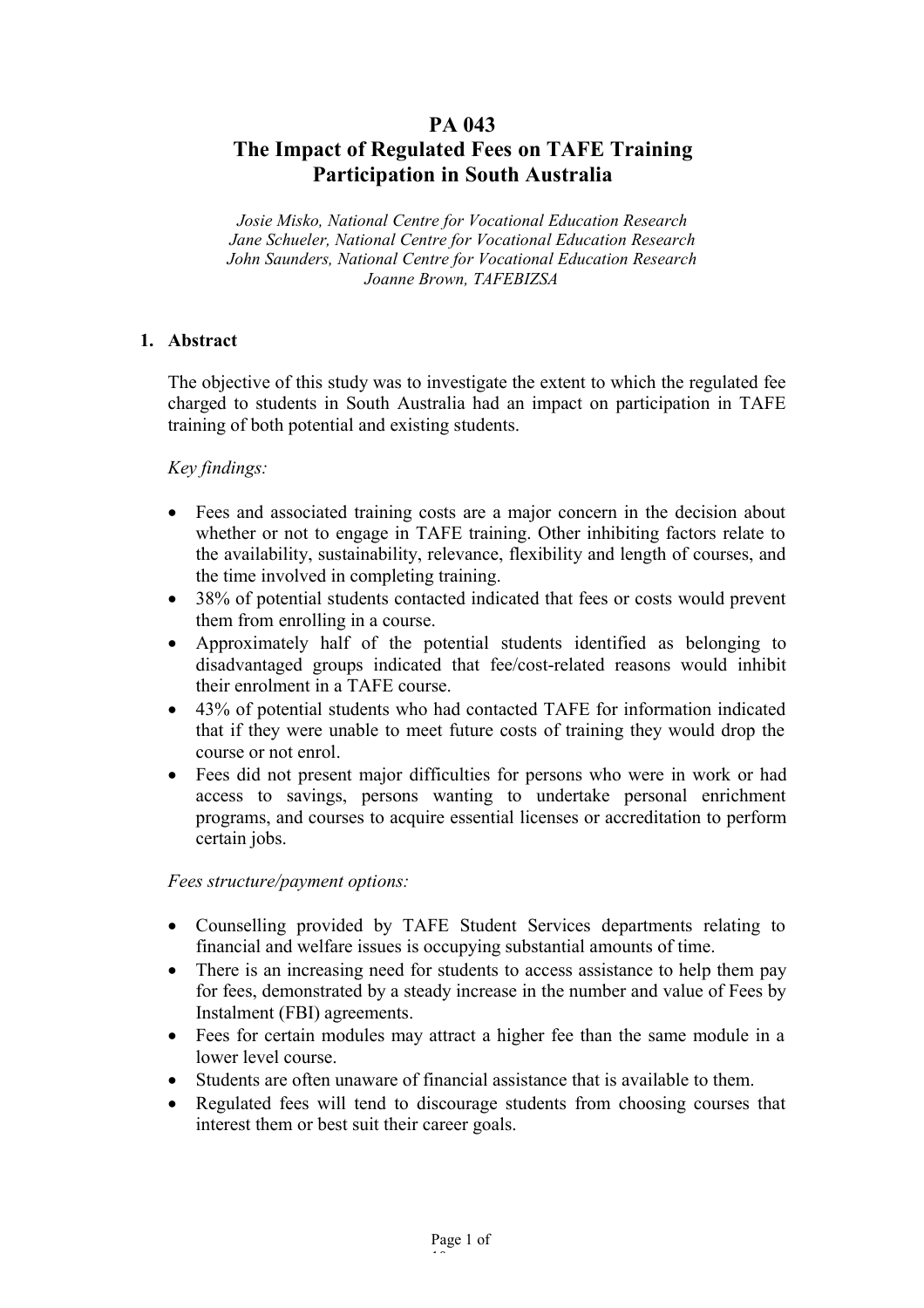# **2. Introduction**

'The Impact of Regulated Fees on TAFE Training Participation in South Australia' research project was undertaken to provide significant market intelligence and valuable information for TAFE SA Institutes to consider options for increased access and equity for less affluent and regional members of the South Australian community.

The research was undertaken in response to a request from the TAFE SA Board of Directors to inform senior government, departmental and TAFE policy makers through the provision of a detailed analysis of the impact of regulated fees on participation in education and training at TAFE SA.

The major objective of this study was to investigate the extent to which the regulated fee charged to students had an impact on both potential and existing student participation in TAFE SA training and included a particular focus on disadvantaged groups.

# *Project Objectives:*

- Undertake and disseminate current market research into the impact of regulated fees on enrolment in TAFE SA Institutes
- Provide analysis of the impact on students of fee relativities across teaching areas
- Review the extent of inequities in regulated fees between courses
- Provide advice to TAFE SA Institutes on strategies to address access for people who seek education and training and are less affluent
- Provide information to government decision makers about the qualitative impact of fee reduction options

The research project, commissioned by TAFEBIZSA (a shared service provider for TAFE SA Institutes) in March of 2001, was undertaken by the National Centre for Vocational Education Research in consultation with TAFE South Australia and the Office for Vocational Education and Training. The final report was presented in August 2002 with a summary report compiled and presented in September 2002.

# **3. Literature Review**

Prior to 1974 all TAFE vocational courses apart from basic trade courses attracted a fee. In 1974, the States Grant (Technical Training Fees Reimbursement) Bill was passed by the Commonwealth Government providing for States to be reimbursed for abolishing fees in State technical training. The States Grant Bill referred only to fees associated with academic matter, studies leading to trade, technical or other skilled occupations, or studies preparatory to technical training (Ryan and Scholefield, 1990).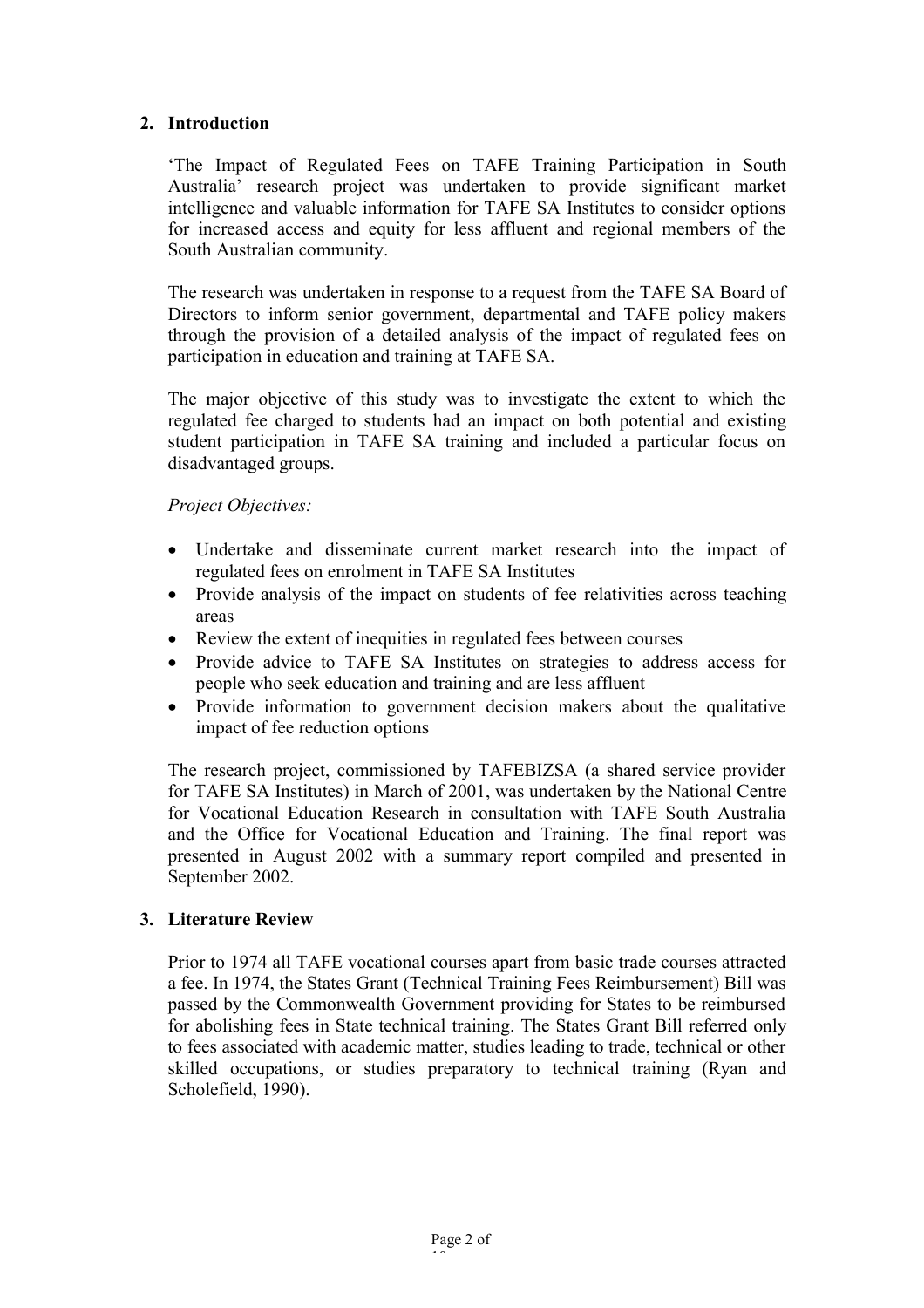In 1989 the Higher Education Contribution scheme (HECS) was introduced in universities. TAFE fees reimbursement and designated recurrent grants programs were replaced by a general recurrent program. Reduced Commonwealth commitment to free tuition would require industry and individuals to contribute to the cost of training, particularly to upgrade skills and income. Fees for most courses involving initial skills acquisition for young people were prohibited (Dawkins and Holding, p36 cited in Ryan and Scholefield).

In 1990 the Training Costs Review chaired by Ian Deveson (1990) recommended that there was a role for governments and industry to increase their contributions to the cost of TAFE training. Recommendations were based on:

- Award restructuring influencing the costs of training over the next five years
- Expected shifts to increased provision and coordination of internal industryfunded training
- Increased demand for training as individuals sought to improve their skills and benefit from award restructuring, and upgrade skills in the face of technological change
- Development of a wider training culture

In 1993 the Vocational Education and Employment Training Committee (VEETAC) Working Party of TAFE Fees, Exemptions, Deferred Payments and Loan Schemes was established to make recommendations on the implementation of a national system of TAFE tuition fees and charges, and the identification of maximum limits for these. The Working Party identified the following benefits:

- Reduction of current inconsistencies between States
- Provision of a more rational and equitable basis for fees and charges
- Consistency with the development of national courses based on national standards

States and often Institutes within States, as a result, have developed their own distinct systems for fees and other charges to students.

In 2000 the Department of Education Training and Employment undertook a review of student fees to develop an appropriate fee structure for South Australian TAFE Institutes so as to support the departments' initiative of maintaining 'revenue neutrality' for government purchased vocational education and training. Findings of the review indicated that:

- There was no underlying framework to the establishing of fees structures
- Fee structures were generating confusion for students and staff
- Fee structures were requiring high levels of administration by Institutes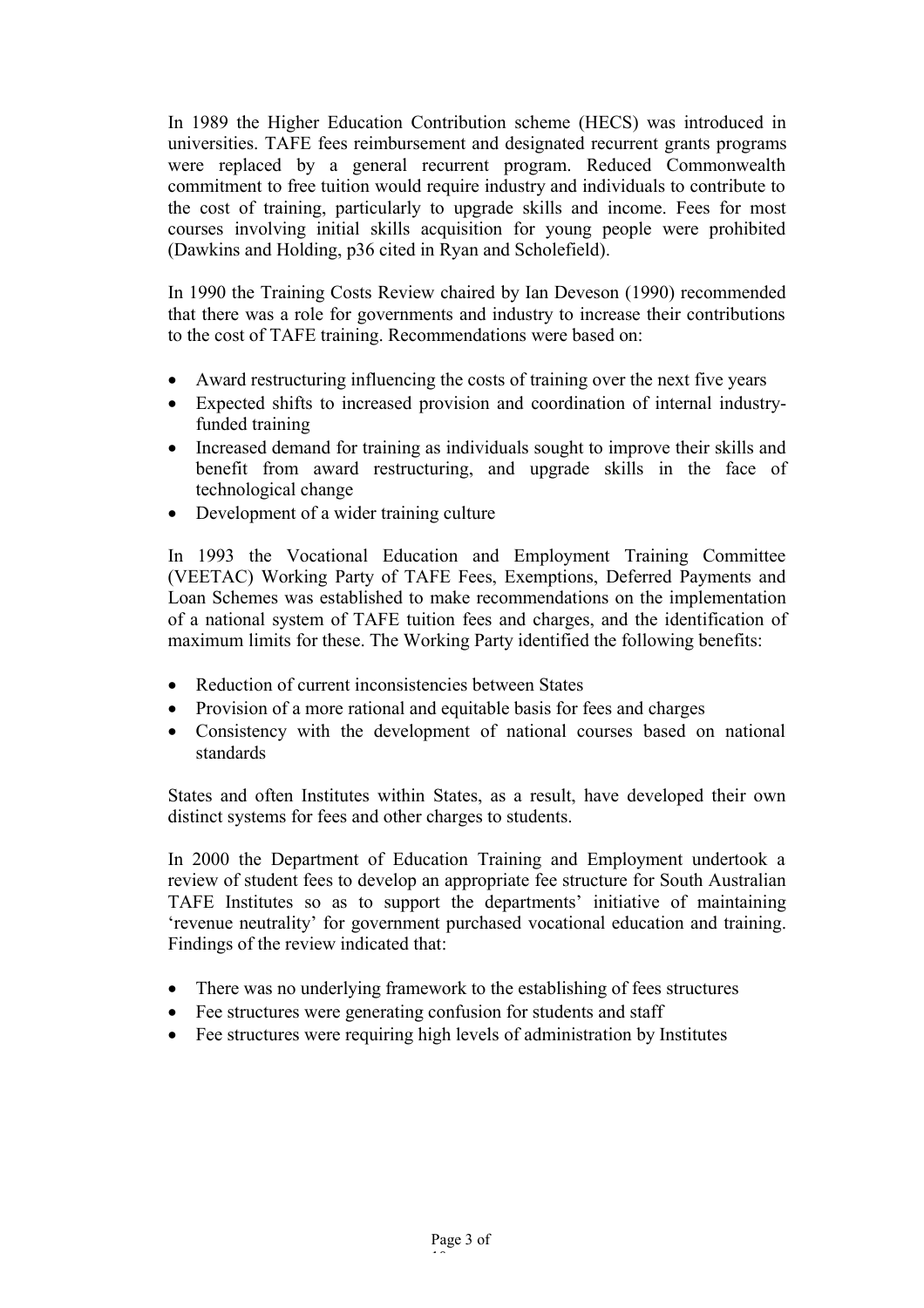The review recommended some principles for determining the fee-setting structure that would help Institutes to simplify administration processes, remove the confusion that surrounded fees and processes, apply consistently the concessions available to students, and improve revenue streams and customer and commercial focus.

## **4. Research Method**

#### *Students and Enrolments*

An examination of TAFE student and enrolment data one year before the regulated fees were charged (January 2000) and two years after provided opportunities to identify any trends that had developed resulting from the introduction of these fees. The analysis of data trends was undertaken for students enrolled in programs attracting regulated fees, and in relation to client numbers, module/unit of competency enrolments and student hours from 1999 to 2001 analysed by specific market segments.

## *Trends in Fees by Instalment (FBI)*

All TAFE SA Institutes provide Fees by Instalment arrangements, however, each Institute has its own procedures for approving and administering its FBI contracts. A report published by TAFE SA (1998) provided 1996, 1997 and 1998 comparisons on the number and value of FBI agreements, the amount owing on FBI plans, and the debt ratio of Fees by Instalment.

#### *Trends in Counselling Activity*

Each TAFE Institute in South Australia has a division or faculty devoted to assisting students, usually called the Student Services department. Statistical information on counselling activity provided an indication of the difficulties faced by students in paying fees, and the amount of time student services officers spend with students on fee-related matters.

#### *Surveys of Potential Students*

Potential student surveys were conducted over a two-week period during April-May 2002 to provide perspectives of people not currently enrolled within the TAFE system but who had made an initial enquiry. The surveys were conducted by telephone and in person at TAFE Information Centres located in the Adelaide CBD (covering inquiries for all SA Institutes and locations) and Spencer TAFE (regional coverage). A survey was also provided online, located within the 'course information' page of the TAFE SA Gateway website.

Both the TAFE Information Centre and TAFE SA Gateway surveys gathered demographic and course enquiry information, and detail of the major factors preventing potential student enrolment in TAFE courses, while the TAFE Information Centre survey expanded on issues relating to fees awareness and backgrounds of disadvantage.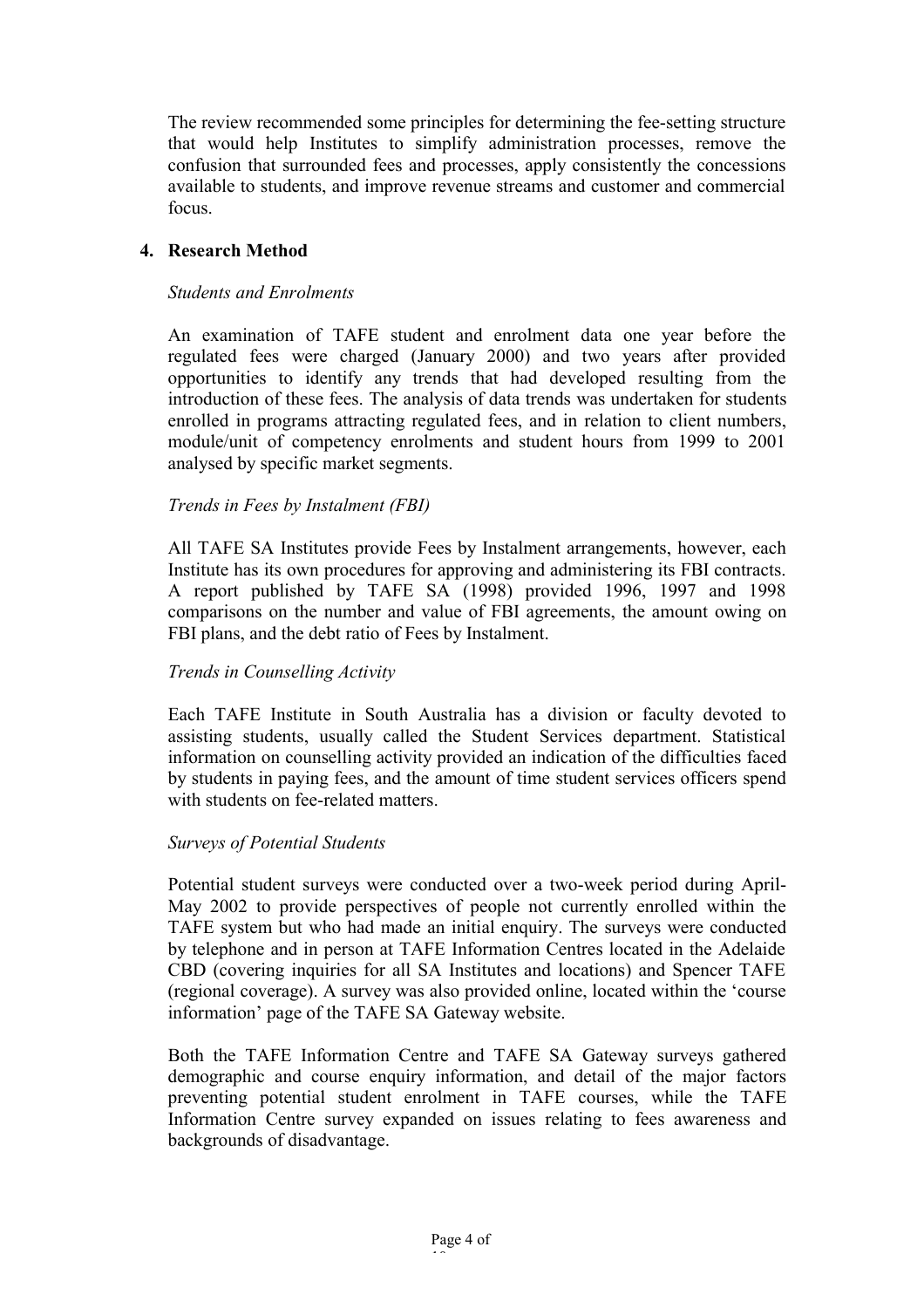#### *Follow-up Interviews*

A sample of thirty potential students, including balanced representations of disadvantaged and mainstream groups, were contacted by telephone in June 2002 upon agreeing to provide additional information to explore and clarify their responses to the TAFE Information Centre surveys. The interviews provided greater depth though investigating whether the potential students had gone on to enrol in the course of their enquiry, and the reasons for their decision, their awareness of fees, course related costs and financial assistance, and the influence of cost on course choice and payment.

## *Focus Groups*

Three focus groups involving existing TAFE students were undertaken to provide a specific focus on the factors that impact a students ability to pay fees, and to engage in training. The focus groups were conducted to ensure representation was provided from one regional and two metropolitan locations, including Murray TAFE (Berri campus), Regency Institute of TAFE (Elizabeth campus) and Adelaide Institute of TAFE (city campus).

Focus groups with Student Services Officers, Learning Resources staff, and Educational Managers for Student Services were undertaken to identify the nature and extent of student counselling with potential and existing students in relation to fees, while focus groups with Finance Managers provided information about the procedures involved in the payment of fees, and the ability of students to meet their fee obligations.

A focus group with members of the Productivity Improvement Steering Committee was undertaken to provide insight into the perceived impact of student fees, arrangements undertaken by Institutes for fee payment, issues related to access and equity, and suggestions for improving consistency and transparency of fee-setting structures.

#### **5. Findings and Discussion**

An analysis of data trends in student numbers and enrolments identified that systemic and curriculum changes had coincided with the introduction of the regulated fee and therefore impacted the ability to draw meaningful conclusions from student and enrolment data. Comparable data over a longer period of time had also not been available

Comparisons of Trends in Fees by Instalment showed that there has been a steady increase in the number and dollar value of the agreements, and that there was a slight increase in the amount owing on agreements, indicating that students find it difficult to meet the cost of the regulated fee on enrolment. The analysis also showed that the occurrence of defaulting is low, indicating that students approach the need to service their fee debts in a responsible manner.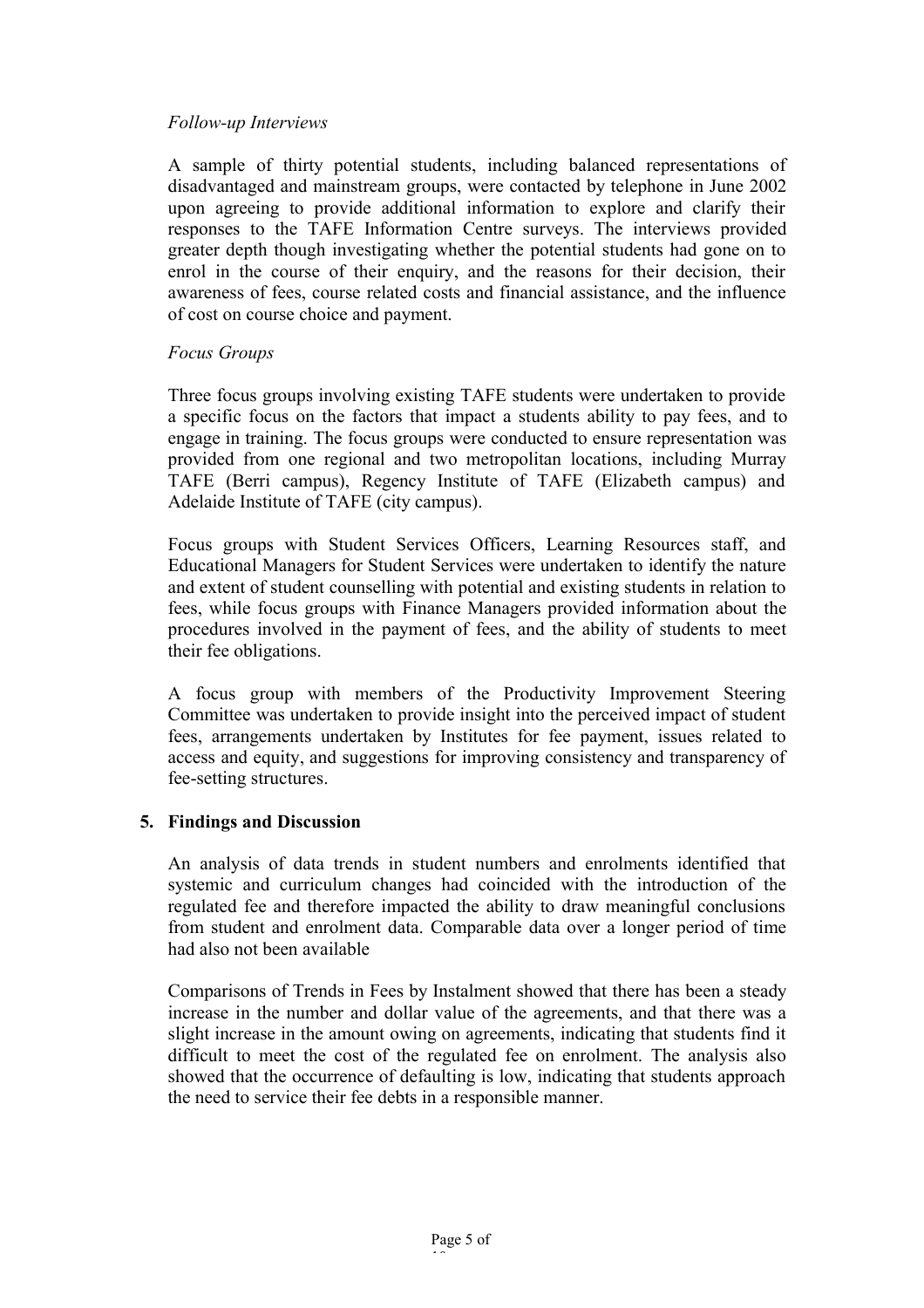Statistical information collected from Student Services Officers and their managers identified that counselling students in relation to finances and associated difficulties occupies a considerable amount of their time. This information indicates that TAFE students are experiencing financial difficulty, especially in the case of Institutes where there are large numbers of socio-economic communities.

## *Surveys of Potential Students*

Almost two-hundred individuals responded to the potential student surveys conducted at TAFE Information Centres located in Adelaide and Spencer, and almost nine hundred potential students responded to the online survey provided on the TAFE SA Gateway website. Both surveys provided responses from a slightly larger majority of females and respondents were generally aged between 15-59 years.

The most common reasons preventing potential students from enrolling in a TAFE course were those referring to fees and costs of training, with 38% of respondents from the TAFE Information Centre Surveys, and 45% from the TAFE SA Gateway survey indicating such reasons.

A large percentage of respondents identified a variety of other factors preventing enrolment that were not specifically related to fees, the most significant being the time involved in undertaking training, location, travel and transport, and factors related to the course such as complexity, availability, suitability, mode of delivery, relevance, and class size. Additional reasons included family and work commitments, class schedules, eligibility, pre-requisites required, learning difficulties, availability of childcare, and age.

#### *Disadvantaged Groups*

Approximately one-hundred of the potential students from the TAFE Information Centre surveys indicated their specific backgrounds of disadvantage, identifying that approximately half (47%) of the potential students were from groups considered to be economically disadvantaged, the larger majority being either unemployed (17%), sole parents (13%) or from remote and rural areas (11%), and the remainder being Non-English speaking background, disability, Indigenous, or temporary visa students.

Approximately half of the potential students identified as belonging to disadvantaged groups indicated that fee or cost-related reasons would inhibit their enrolment in a TAFE course. These groups included all of the Indigenous respondents, just over half of those who were unemployed and/or sole-parents, half of the disability students, two of the three students on temporary visas, and about a quarter of the remote and rural students and Non-English speaking background students.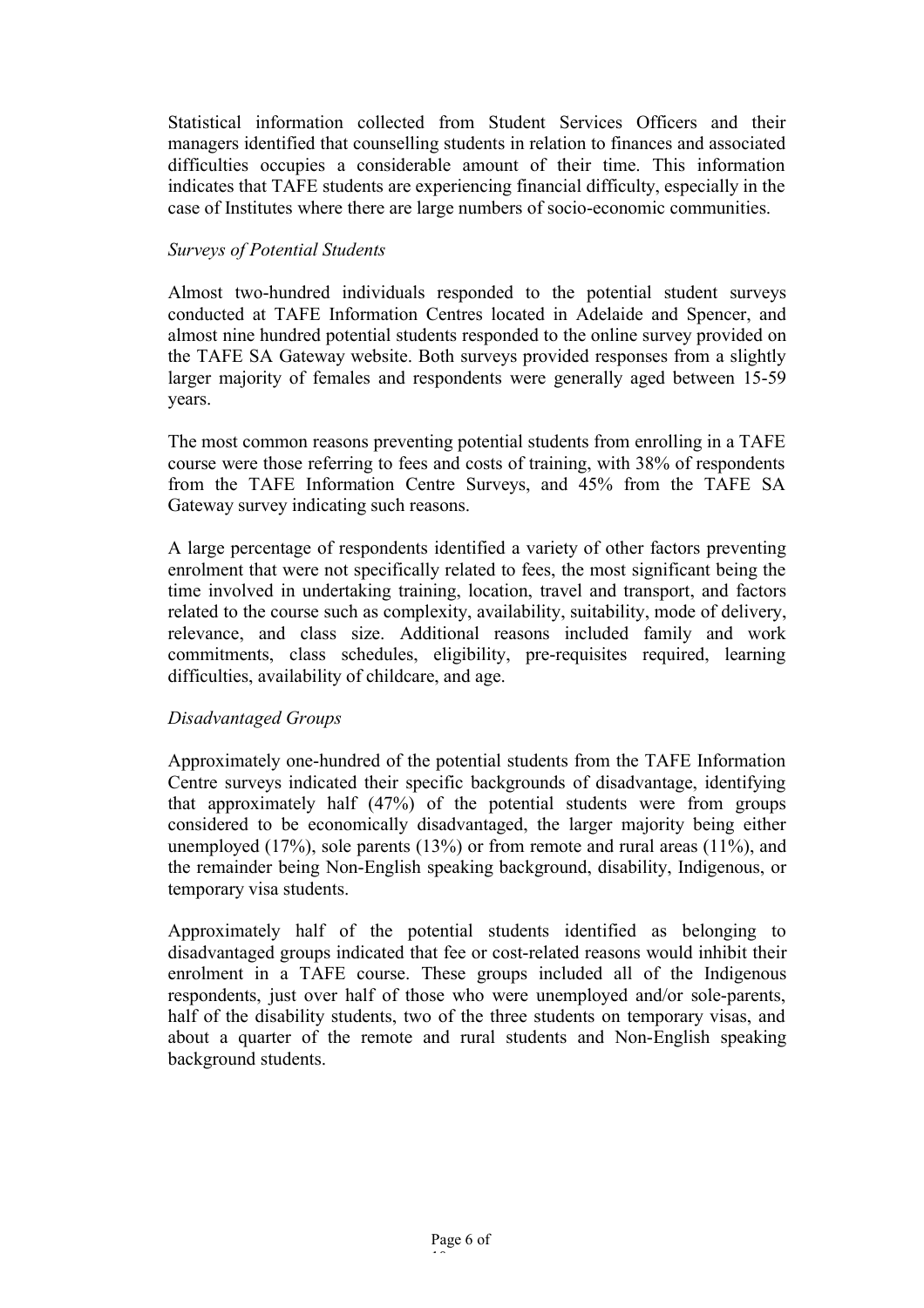#### *Follow-up Interviews*

Interviews with potential students indicated that the majority of individuals wanted to undertake training to gain a job (37%), while those in full-time work generally wanted to up-grade their skills (30%), gain a promotion or change careers (20%). Other reasons including personal enrichment, gaining entry into higher education, setting up a business, and improving English language skills.

Of the potential students interviewed, 27% had proceeded with enrolment, while a small number of the participants were still deciding whether or not to enrol, and the remainder had decided not to go ahead with enrolment. About a quarter of those who did not proceed with enrolment reported that fees had been a major barrier, and other reasons included factors related to work commitments, course scheduling and hours, and the time commitment involved in undertaking training.

Those already in work stated that they would use income from their work or savings, while those on government benefits would use such benefits to fund their course (in some cases this would have to be supplemented by part-time work). Other respondents would rely on employer or industry funding, payment by deposit and monthly instalments, a loan from parents or savings from cutting back on living expenses.

If unable to meet future costs such as instalment payments, fees for next semester or unexpected costs, most (43%) respondents stated that they would drop the course or not enrol in the first place. Other options included obtaining a second job, seeking part-time work, dipping into savings, relying on parents, and approaching Centrelink for assistance.

A large majority of the respondents considered fees to have a major bearing on course selection (i.e. ability to undertake courses that interest them or best suit their career goals), however fees generally did not have a major bearing on decisions for those undertaking courses leading to licenses or accreditation which were essential to job performance, courses for personal enrichment, single subjects or courses funded by the employer.

#### *Focus Groups*

Focus groups with TAFE SA staff and existing students identified that the regulated fee generates anomalies and inconsistencies in the fee system because TAFE delivers training by modules rather than courses. The regulated fee is dependent on the nature of the course in which a particular module is located, with its original establishment being based on an average of the total amount of the 'historical' fee attached to a course. As a result, a module (i.e. communication or information technology) in an advanced diploma may attract a higher fee than the same module in a lower level course.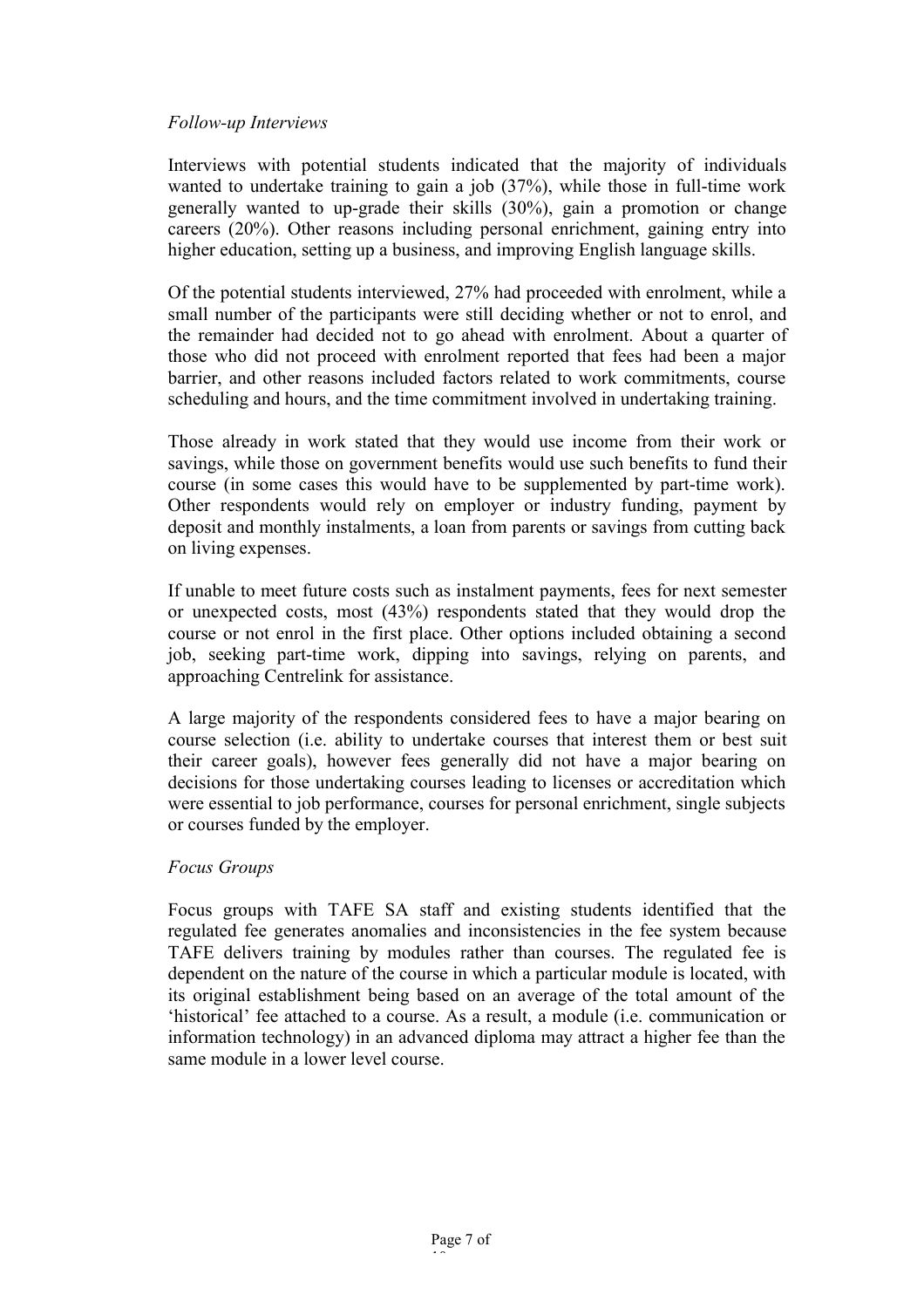Students may decide to withdraw from courses or modules for a number of reasons, however fee-related withdrawals are often due to students underestimating their capacity to make FBI payments, students enrolling on assumption of receiving a health care card subsequently to cancel their enrolment when they find they are not eligible to receive this card, and students enrolling in several subjects when payment is beyond their financial means.

Students are often unaware of the financial assistance that is available to them, and may also have various interpretations of who can or cannot access these forms of financial assistance. Institute council grants seem to be the most common form of internal assistance accessed, and Centrelink, Salvation Army and Wyatt Foundation the most common external sources.

Students receiving Government benefits including Youth Allowance and Austudy are required to be in full-time studies. Sometimes in an effort to maintain their full-time status to protect Centrelink allowances, students opt for heavier subject loads than they are able to sustain. Students have often been unaware of the extent to which these high study loads and tight deadlines will impact on their family, work and recreational commitments. Students are also concerned about the inconsistency of what constitutes a full-time load for maintaining these benefits.

Many students are undertaking part-time or full-time work to support their engagement in full-time studies. Although problems experienced may not be specifically related to fees, the need to maintain employment effects their ability to continue to fund and participate in training. Decisions to engage in part-time training also have an impact on student access to scholarships or concessions that apply to full-time students.

#### **6. Conclusions**

A picture emerges from the research that students in South Australia are experiencing financial difficulties in supporting their training.

Although conclusions could not be formed on the basis of the limited data on trends in student enrolment and curriculum hours, it is clear from information provided from potential and existing students, staff from Institute counselling and finance departments, and members of corporate bodies, that fees and factors associated with the ability to pay fees are posing difficulties for existing students. The cost of fees is also inhibiting enrolments from certain groups of potential students.

Information on the increased use of Fees by Instalment processes also signal in part the difficulties students are experiencing in paying the up-front fees required for undertaking training.

Decisions about whether or not individuals participate in training are based to a significant degree on the perceived cost of fees, and considerations of the cost of supporting oneself as one participates in training. They are also based on the nature, availability and sustainability of the training offered, and the ability to combine studies with work, family and social commitments.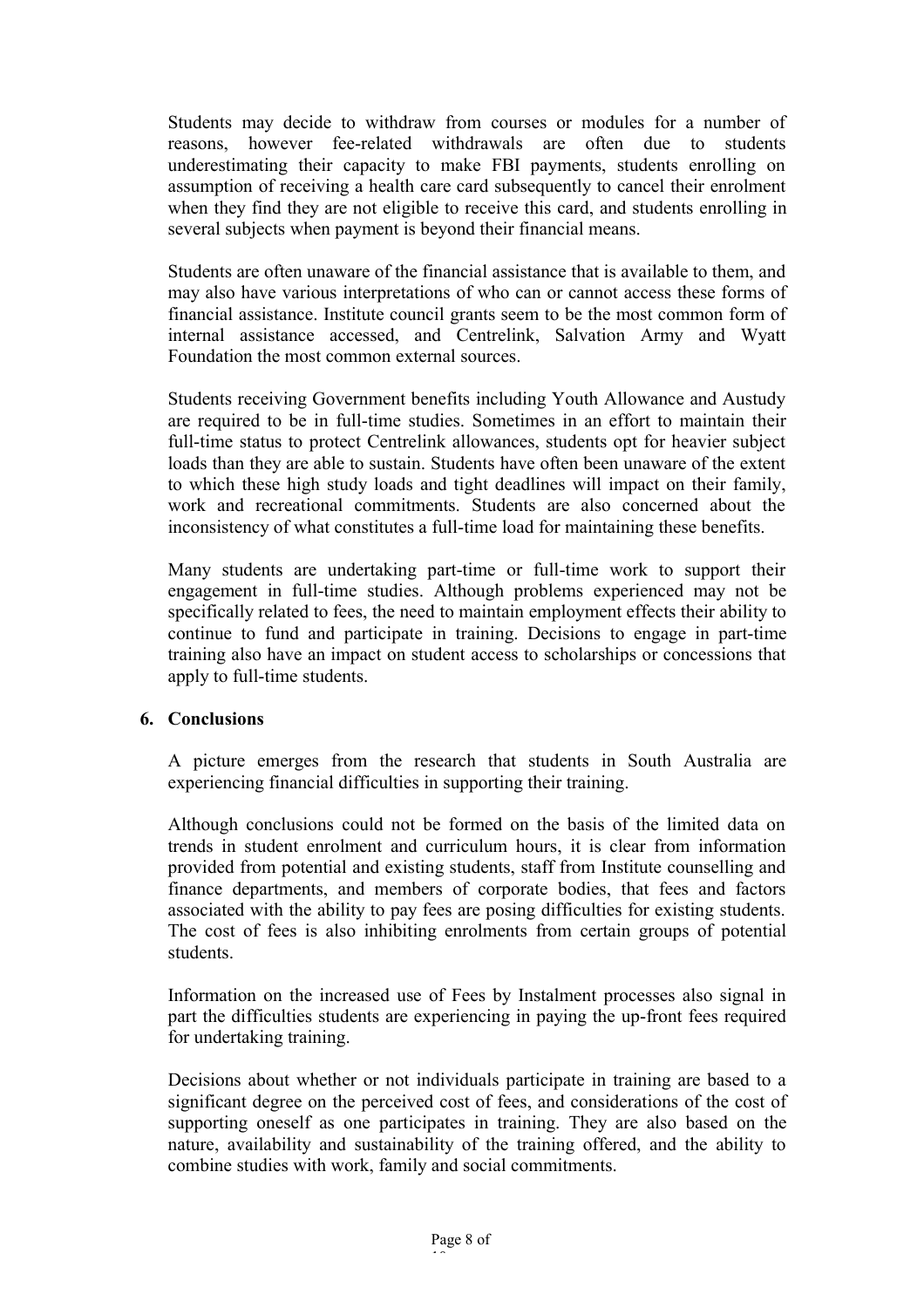Although the majority of potential students interviewed believed that fees were major considerations in deciding to undertake certain courses, there were cases where fees did not present major difficulties, in particular, those who were in work, or had access to savings, those undertaking programs for personal enrichment, or courses to gain essential licences or accreditation to perform certain jobs.

To address the impact of the regulated fee and additional costs associated with TAFE training, financial options could include increasing accessibility to Fees by Instalment arrangements by reducing the threshold for eligibility, and the proportion of financial deposits required to access FBI. A payment deferral system could also be considered, providing it can be ensured that the system does not increase student contributions to the total costs of training.

The early provision of up-front information about fees, additional costs, and financial assistance options, as well as a financial advisory service for students at point of enrolment could be provided to assist students in making the most appropriate financial decisions for their circumstances. The provision of support and flexible arrangements for student workers is also important in terms of providing ready access to lecturers, facilities and services that enable them to meet their course requirements.

# **7. Acknowledgements**

TAFEBIZSA and the researchers would like to thank all those who provided information to the study through either focus group sessions or in-person and telephone interviews. These include:

- Members of the Regulated Fees Reference Group
- Educational Managers and staff from Student Services departments of all TAFE SA Institutes and Alliances
- TAFE SA Institute and Alliance Finance Managers
- Members of the Productivity Improvement Steering Committee
- Students from participating metropolitan and regional TAFE SA Institutes and Alliances
- Respondents to web and print-based surveys conducted by TAFE Information Centres located in metropolitan and regional areas.

#### **8. References**

Department of Education, Science and Training 2002 Higher Education at the Crossroads: A review of Australian Higher Education

Department of Education, Training and Employment 2000,TAFE Institute Bulletin, Administrative Instructions no. 830, 23/11/00

Long M & Hayden M 2001, Paying their way: a survey of Australian Undergraduate University Student Finances, 2000, Australian Vice-Chancellors' Committee, Canberra